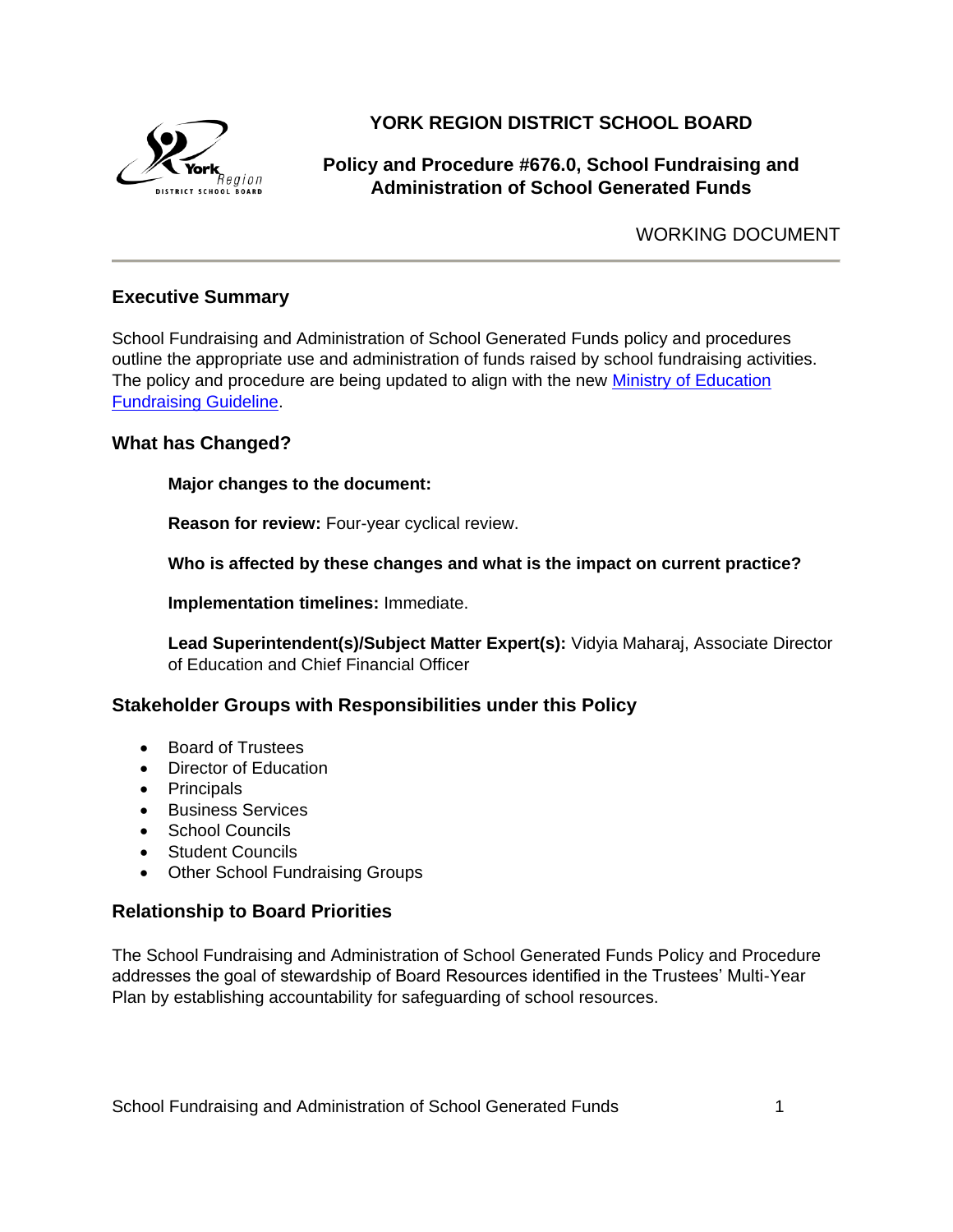# **Timelines and Next Steps**

This policy is scheduled for first review at the October 5, 2021 Policy and By-Law Committee meeting.

# **Providing Feedback**

Questions about this policy and/or procedure should be raised with your principal, manager or supervisor. If additional clarification is required, principals, managers and supervisors may contact the lead superintendent and/or subject matter expert through Trustee Services.

In accordance with Board Policy #285.0, [Board Policies, Procedures and Supporting](http://www.yrdsb.ca/boarddocs/Documents/PP-boardpoliciesandprocedures-285.pdf)  [Documents,](http://www.yrdsb.ca/boarddocs/Documents/PP-boardpoliciesandprocedures-285.pdf) the Board welcomes all comments and suggestions on Board policy.

Input is an important component of the review process. If you feel a policy and/or procedure needs to be revised, feedback may be submitted through the school council or by submitting the on-line form. In your response please;

- outline clearly the specific section(s) of the policy and/or procedure in which you are not comfortable,
- suggest specific alternate wording to reflect your position, and
- $\bullet$  identify the reason(s) for your concern(s).

Specific recommendations or questions about the review process should be submitted using the on-line form or sent to the Assistant Manager, Corporate Policy via email at [policy.committee@yrdsb.ca,](mailto:policy.committee@yrdsb.ca) or via telephone at 905-727-0022 extension 2570 or in hard copy at [The Education Centre –](https://www2.yrdsb.ca/about-us/departments) Aurora.

# **Legislative Context**

[Education Act](https://www.ontario.ca/laws/statute/90e02)

#### **Related Documents**

[Anaphylactic Reactions](http://www.yrdsb.ca/boarddocs/Documents/PP-healthsupport-662.pdf) **[Donations](http://www.yrdsb.ca/boarddocs/Documents/PP-donations-129.pdf)** [Distribution of Materials: External Organizations](http://www.yrdsb.ca/boarddocs/Documents/PP-distributionofmaterialsfromexternalsources-182.pdf) [School Councils](http://www.yrdsb.ca/boarddocs/Documents/PP-schoolcouncils-262.pdf) [Student/School Fees](http://www.yrdsb.ca/boarddocs/Documents/PP-studentfees-671.pdf)

It is the expectation of the York Region District School Board that all employees, students and persons invited to or visiting Board property, or partaking/volunteering in Board or schoolsponsored events and activities, will respect the policies and procedures of the Board. The term "parents" refers to both biological/adoptive parents and guardians in all Board policies and procedures.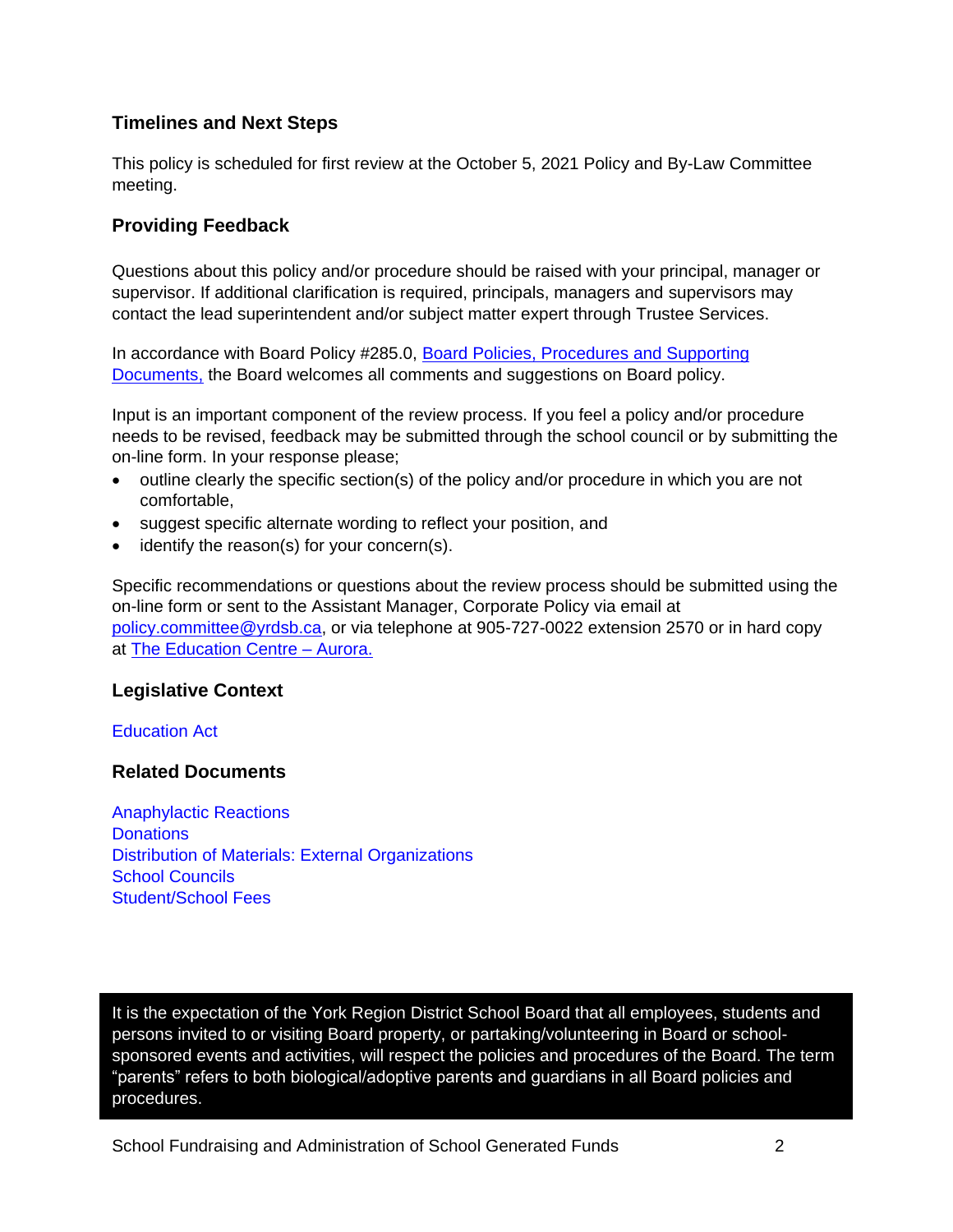

# **Board Policy #676.0 School Fundraising and Administration of School Generated Funds**

WORKING DOCUMENT

# **1. Policy Statement**

The York Region District School Board supports the generation and administration of funds and student/school activity fees for educational, cultural, charitable, curriculum-based or recreational activities that are in the best interests of students. The Board endorses a collaborative approach to fundraising initiatives by schools, students, parent groups, student councils and school councils that is consistent with the Board's mission, vision and values and with individual school improvement plans.

# **2. Application**

Fundraising shall not interfere with school programs and shall be conducted with consideration to student safety and the impact on the school community. Fundraising is strictly voluntary. No individuals should feel compelled to participate in any fundraising activity, nor should they be subject to penalties, or be denied any benefits, if they choose not to participate. No student will be excluded from participation in a student event, which is part of the core curriculum.

Funds **may** be raised for the following purposes:

- a) assistance funds, such as, but not limited to, providing payment for the cost of a field trip for students who require financial assistance;
- b) supplies, equipment or services which complement items funded by provincial grants, such as, but not limited to, extracurricular band equipment and audio-visual equipment;
- c) field trips or other excursions;
- d) guest speakers, presentations or to cover the cost of occasional staff to assist with events and activities for students;
- e) ceremonies, awards, plaques, trophies or prizes for students;
- f) scholarships or bursaries;
- g) extra-curricular activities and events; and/or
- h) school yard improvement projects, such as, but not limited to, playground equipment, shade structures and gardens, with prior approval from Plant Services.

Private donations and sponsorships, and sales promotions are acceptable forms of fundraising. In addition, students may be asked to pay a voluntary student/school activity fee to offset direct costs of activities or items not required for completion of a grade or course required for graduation or admission to special events or field trips. Corporate donations and sponsorships may be an appropriate fundraising activity but must not constitute commercial advertising for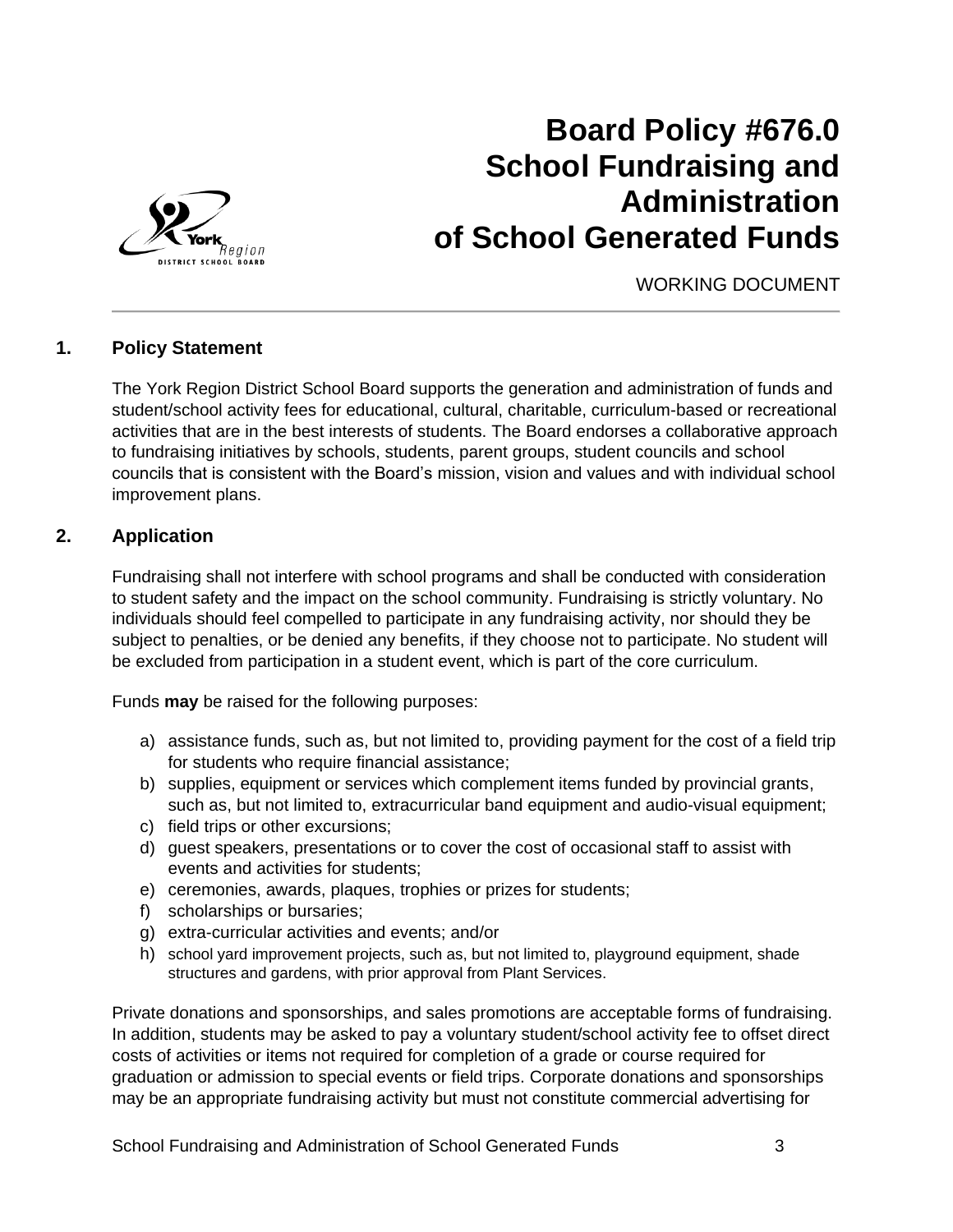any private corporation and must be conducted in accordance with Board policies and procedures.

Funds **may not** be raised for the following purposes:

- a) items funded through provincial grants such as, but not limited to, core learning materials;
- b) facility renewal, maintenance, or upgrades funded through the provincial grants, such as, but not limited to, structural repairs, sanitation, emergency repairs, or replacing flooring due to wear and tear;
- c) infrastructure improvements which increase the student capacity of a school or are funded by provincial grants;
- d) goods or services for employees, where such purchases would contravene the *Education Act* or school council by-laws regarding conflict of interest;
- e) professional development or occasional teacher coverage for staff attendance at professional development activities;
- f) administrative expenses not associated with the fundraising activity; or
- g) support for religious or partisan political activities, groups or candidates.

All fundraising must comply with Board and Ministry of Education policies, procedures and guidelines, such as, but not limited to;

- a) the Ministry of Education's School Food and Beverage policy,
- b) Ontario's Equity and Inclusive Education Strategy,
- c) The Ministry of Education's Facility Partnerships Guideline, and
- d) Broader Public Sector Procurement and Expenses Directives.

# **3. Responsibilities**

#### **3.1 The Board of Trustees is responsible for:**

- a) reviewing the School Fundraising and Administration of School Generated Funds policy in accordance with the priorities in the [Trustees' Multi-Year Plan](https://www2.yrdsb.ca/board-plans/multi-year-strategic-plan) and the approved policy review cycle; and
- b) understanding and communicating with members of the community about the School Fundraising and Administration of School Generated Funds policy, as required.

# **3.2 The Director of Education is responsible for:**

a) implementing the School Fundraising and Administration of School Generated Funds policy.

## **3.3 Associate Directors of Education, Chief Financial Officer and Superintendents of Education are responsible for:**

a) supporting the implementation of the School Fundraising and Administration of School Generated Funds policy.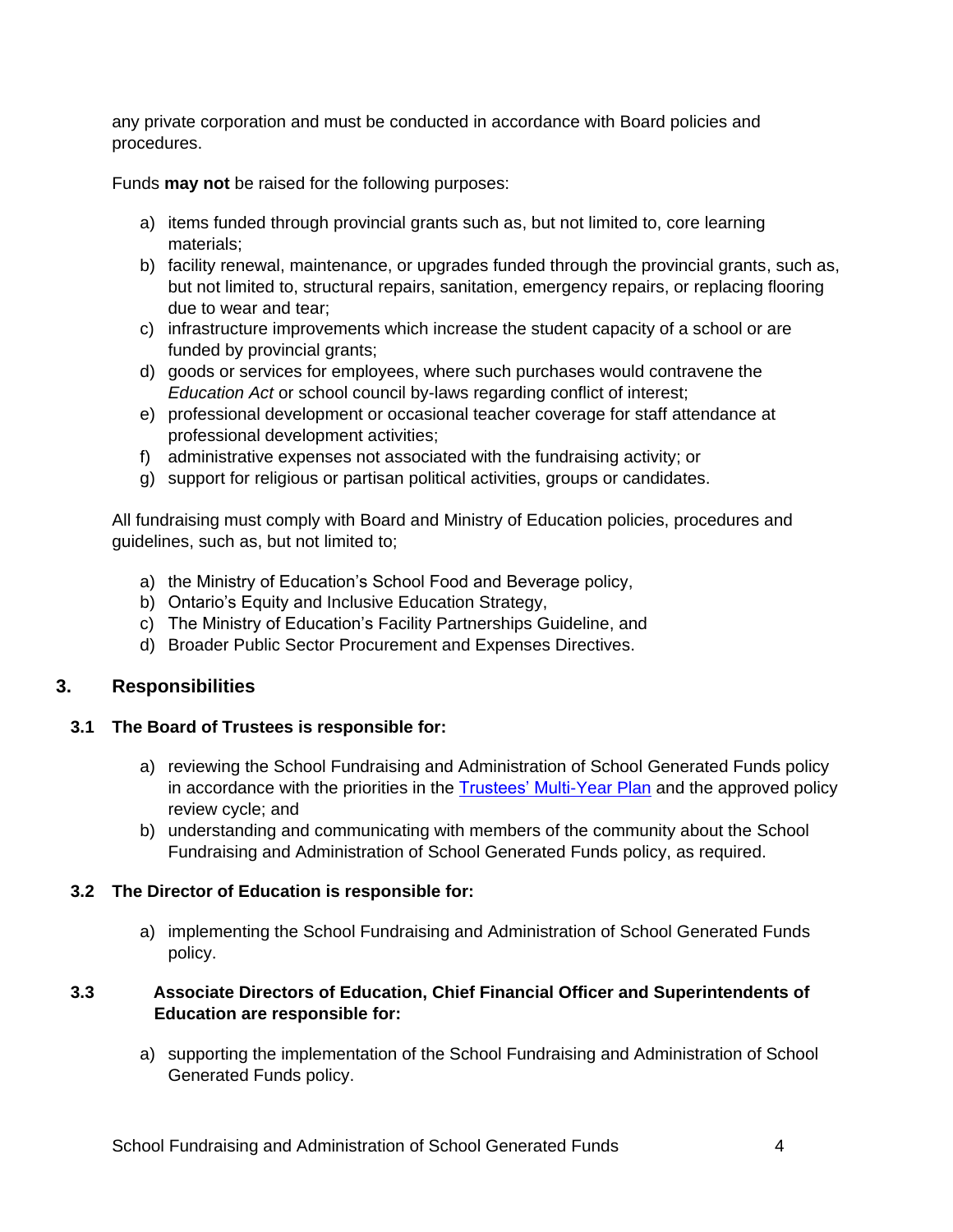#### **3.4 Principals are responsible for:**

- a) ensuring that all fundraising activities are in accordance with federal, provincial and municipal laws and requirements and Board policies and procedures; and
- b) ensuring that the procurement of materials and services is carried out in accordance with Board policies and procedures.

## **4. Definitions**

## **4.1 Commercial Advertising**

Communicating or providing the means for communicating targeted messages on behalf of a private company in exchange for money or some other benefit for the school.

#### **4.2 Core Learning Materials**

Textbooks, supplies and other learning resources, which are necessary to deliver the Ontario curriculum.

## **4.3 Fundraising**

Any activity to raise money or other resources to support students in accordance with related Board policies and procedures. Fundraising activities must be approved by the principal in consultation with the school council, student council and/or other fundraising groups for which the school provides the administrative processes for collection. Such activities may take place on or off school property.

#### **4.4 Other Fundraising Groups**

Any group that raises funds, on behalf of/in the name of the school, other than the school council, student council or the school itself.

#### **4.5 Private Donations and Sponsorships**

Includes money, goods or services given unconditionally to the Board or schools to be used for fundraising purposes.

#### **4.6 Sales Promotion**

A form of fundraising between the school and a private company, which involves the purchase of goods or services by the school community, with a portion of the sales revenue being provided to the school.

# **4.7 Student/School Activity Fees**

Voluntary amounts that are used to supplement a student's school experience through materials and activities such as student agendas, student recognition programs, yearbooks, extracurricular activities, school dances, or theme days.

#### **4.8 School Community**

Includes, but is not limited to, parents, administrators, teaching staff, support staff, students and members of the local community.

# **4.9 School Councils**

Advisory bodies, which may make recommendations to the school principal or to the Board on matters as stated in Board policy and procedure. School councils are comprised of parents

School Fundraising and Administration of School Generated Funds 5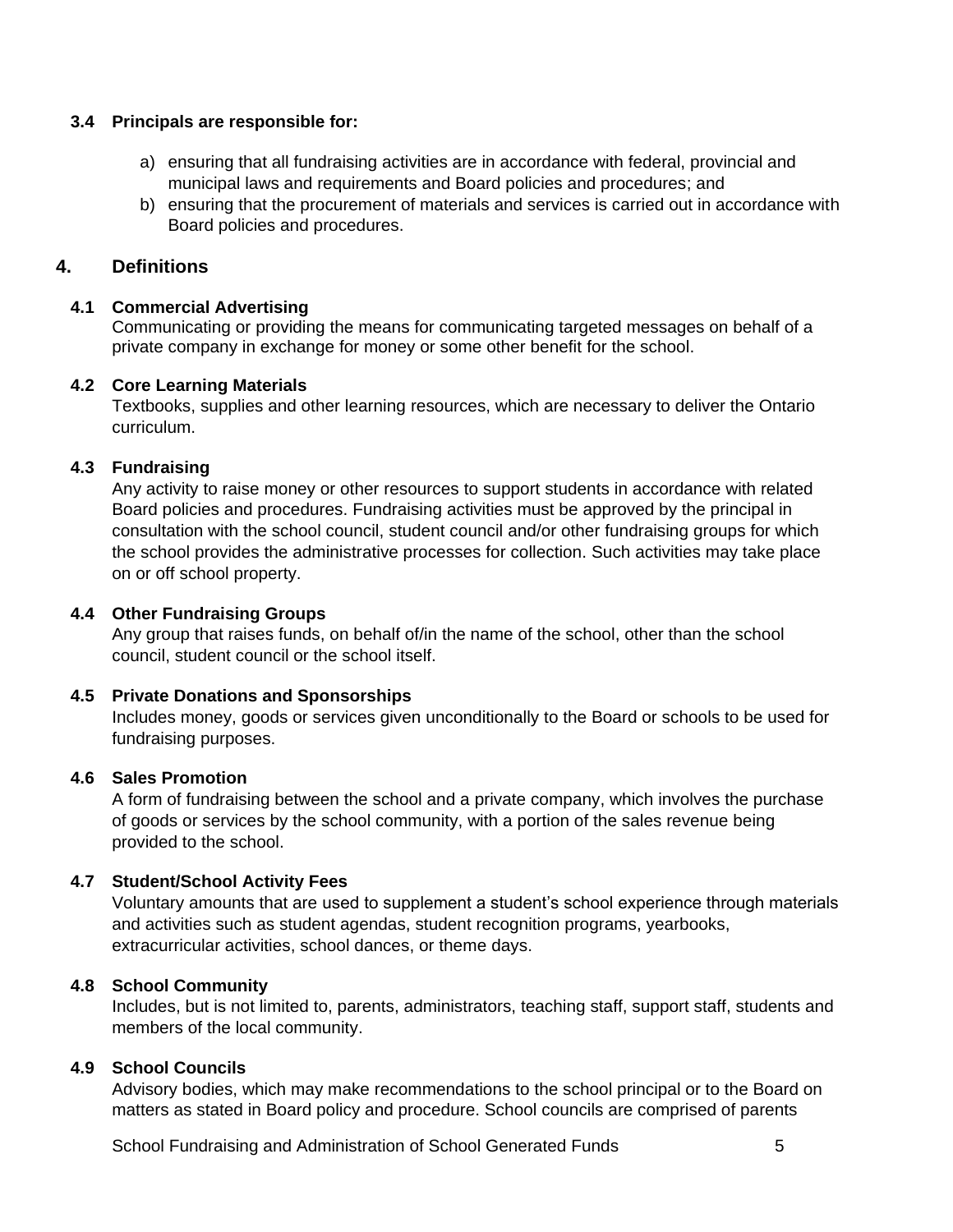(constituting the majority of members of the school council), one student representative (optional at elementary level), at least one community representative, the school principal, one teaching staff representative, and one support staff representative.

#### **4.10 School Generated Funds (also called non-Board funds)**

Funds raised and collected by the school, school council, student council or other fundraising groups. These funds, which are administered by the school, supplement the Board's operating and capital budgets.

School generated funds include not only fundraising for school purposes, but also all funds that are collected and paid out through the school account to support a variety of programs such as payments to charities or other third parties, such as, but not limited to, tour operators, and hot lunch programs.

#### **5. Contact**

Business Services

## **6. History**

Approved: 1996 Revised 2005, 2012, 2017 Renamed 2009: (Formerly School Fundraising) Revised: 2002, 2005, 2013, 2018 Revised September 2021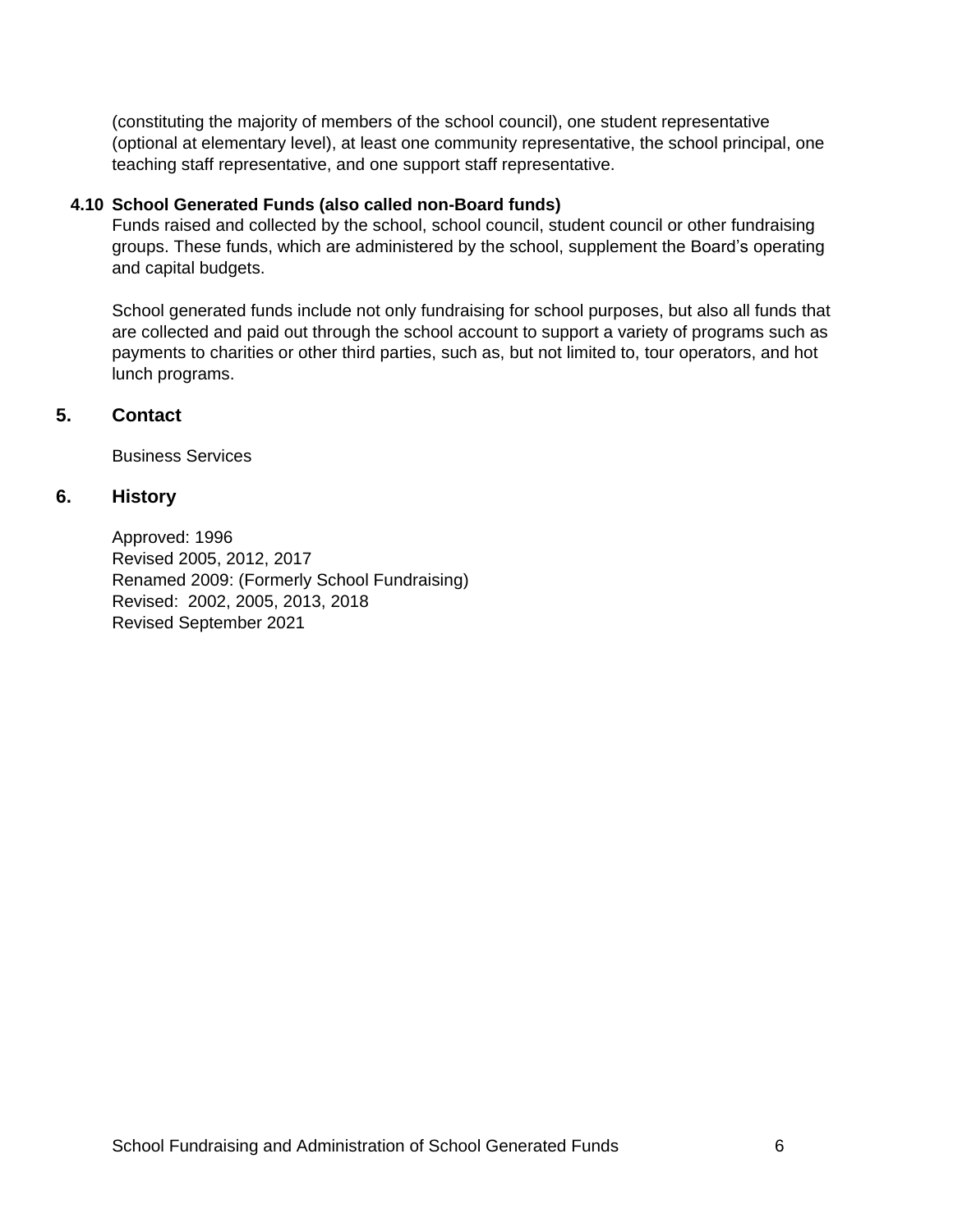

# **Board Procedure #676.0 School Fundraising and Administration of School Generated Funds**

# **1. Procedure Statement**

This procedure outlines how the principal, school councils and other groups or individuals raise, manage and administer school generated funds.

## **2. Responsibilities**

#### **2.1 The Director of Education shall:**

a) allocate staff and resources to support the Fundraising and Administration of School Generated Funds procedure.

## **2.2 Associate Directors of Education, Chief Financial Officer and Superintendents of Education shall:**

a) provide support to staff and other members of the community with regard to school fundraising activities and the administration of school generated funds.

#### **2.3 Principals shall:**

#### **2.3.1 develop and communicate fundraising** [plans](https://bww.yrdsb.ca/boarddocs/Documents/GL-fundraisingplanguideline.pdf) **for each school year that;**

- a) are in alignment with the school's improvement plan and includes input from school and student councils and other fundraising groups in the selection of fundraising activities, and
- b) have a designated purpose and that proceeds be used for the intended purpose;

#### **2.3.2 with regard to the administration of funds;**

- a) ensure that only one bank account exists for the administration of all school generated funds,
- b) ensure all funds collected are deposited to the school generated funds bank account,
- c) ensure that records for the school generated funds bank account are kept in a manner that is satisfactory to the Chief Financial Officer,
- d) be one of the signing officers on the school generated funds bank account,
- e) ensure that all cheques have two signatures, one of which is the principals,
- f) review and sign monthly bank reconciliations on the school generated funds bank account to ensure records are up-to-date and reflect school activities,
- g) ensure that processes are in place to adequately control school generated funds including security measures for cash and records,

School Fundraising and Administration of School Generated Funds 7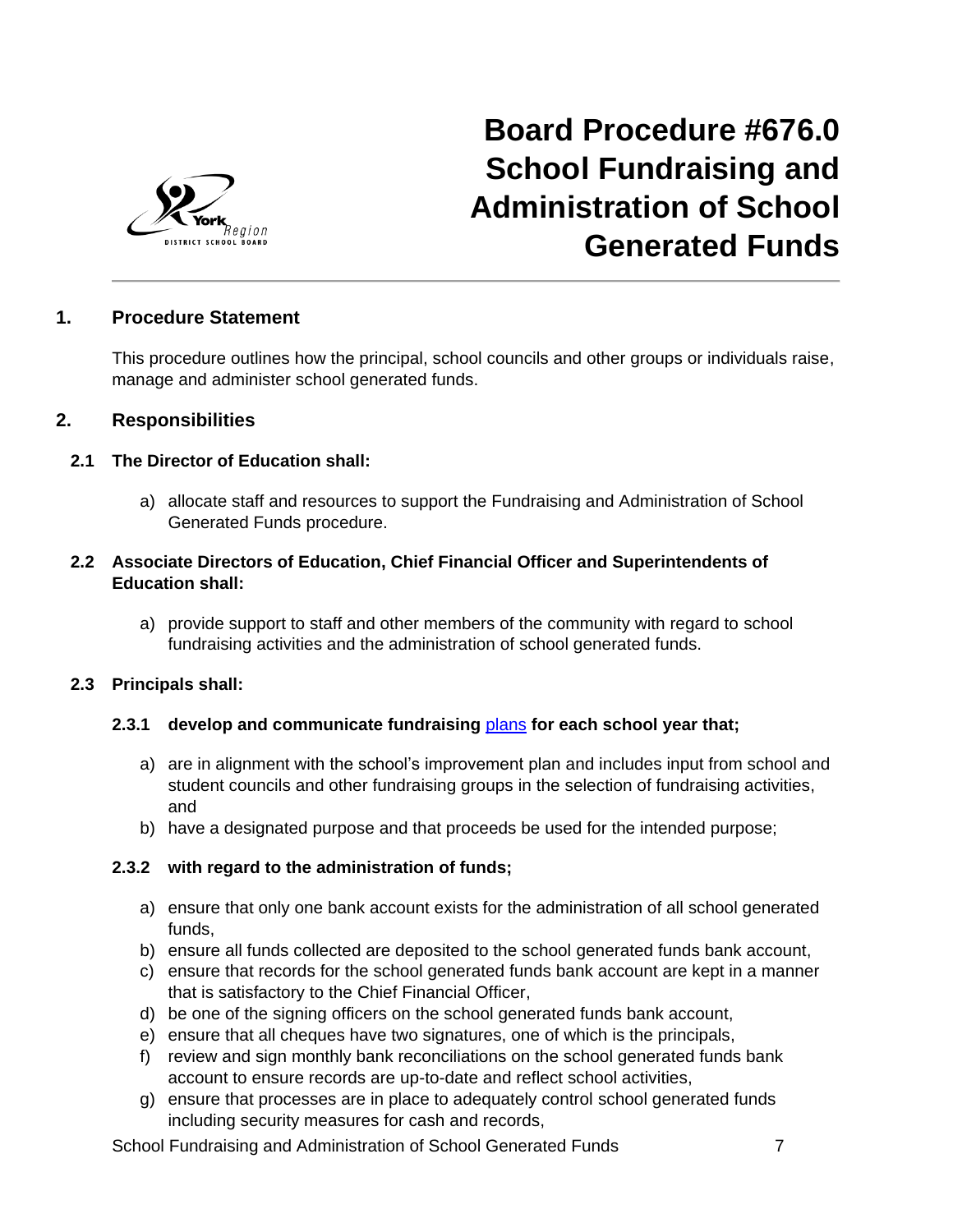- h) maintain financial transactions for all school generated funds for a seven-year period at the school, and
- i) remit funds collected for goods or services charged to the school budget to Accounting Services for deposit to the appropriate budget line in a timely manner,

## **2.3.3 with regard to fundraising activities;**

- a) ensure that fundraising activities do not result in any person, including school staff or volunteers, benefiting materially or financially from the activity,
- b) work with school councils and/or other fundraising groups to ensure all activities confirm to Board policies and procedures, and
- c) ensure items are available for purchase on School Cash Online;

## **2.3.4 with regard to student fundraising activities;**

- a) determine the degree of students' participation in fundraising activities for charitable organizations; and
- b) ensure appropriate supervision and age appropriateness;

## **2.3.5 with regard to communication and records;**

- a) ensure school council or other fundraising group activities are reported at each school council meeting,
- b) ensure that school council minutes include a summary of financial information,
- c) ensure that all school generated funds raised and spent, including activity fees, are communicated to parents monthly,
- d) prepare and communicate an **[annual](https://bww.yrdsb.ca/boarddocs/Documents/FOR-annualschoolgeneratedfundsfinancialreport.xls)** report on school generated funds to members of the school community, and
- e) ensure that any information distributed to members of the school community regarding fundraising activities complies with the [Distribution of Materials:](http://www.yrdsb.ca/boarddocs/Documents/PP-distributionofmaterialsfromexternalsources-182.pdf) External Organizations policy and procedure; and

#### **2.3.6 with regard to donations;**

a) ensure any donation is administered as outlined in the [Donations](http://www.yrdsb.ca/boarddocs/Documents/PP-donations-129.pdf) policy and procedure.

# **2.4 Business Services shall:**

- a) report all school generated funds to the Ministry of Education;
- b) provide tax receipts, where appropriate, as outlined in the [Donations](http://www.yrdsb.ca/boarddocs/Documents/PP-donations-129.pdf) procedure; and
- c) deposit funds received from schools to the appropriate school budget.

# **2.5 School councils and other fundraising groups shall:**

- a) provide input to the principal on fundraising activities, early in the school year, based on the school improvement plan;
- b) conduct fundraising activities in accordance with the fundraising plan and Board policies and procedures;